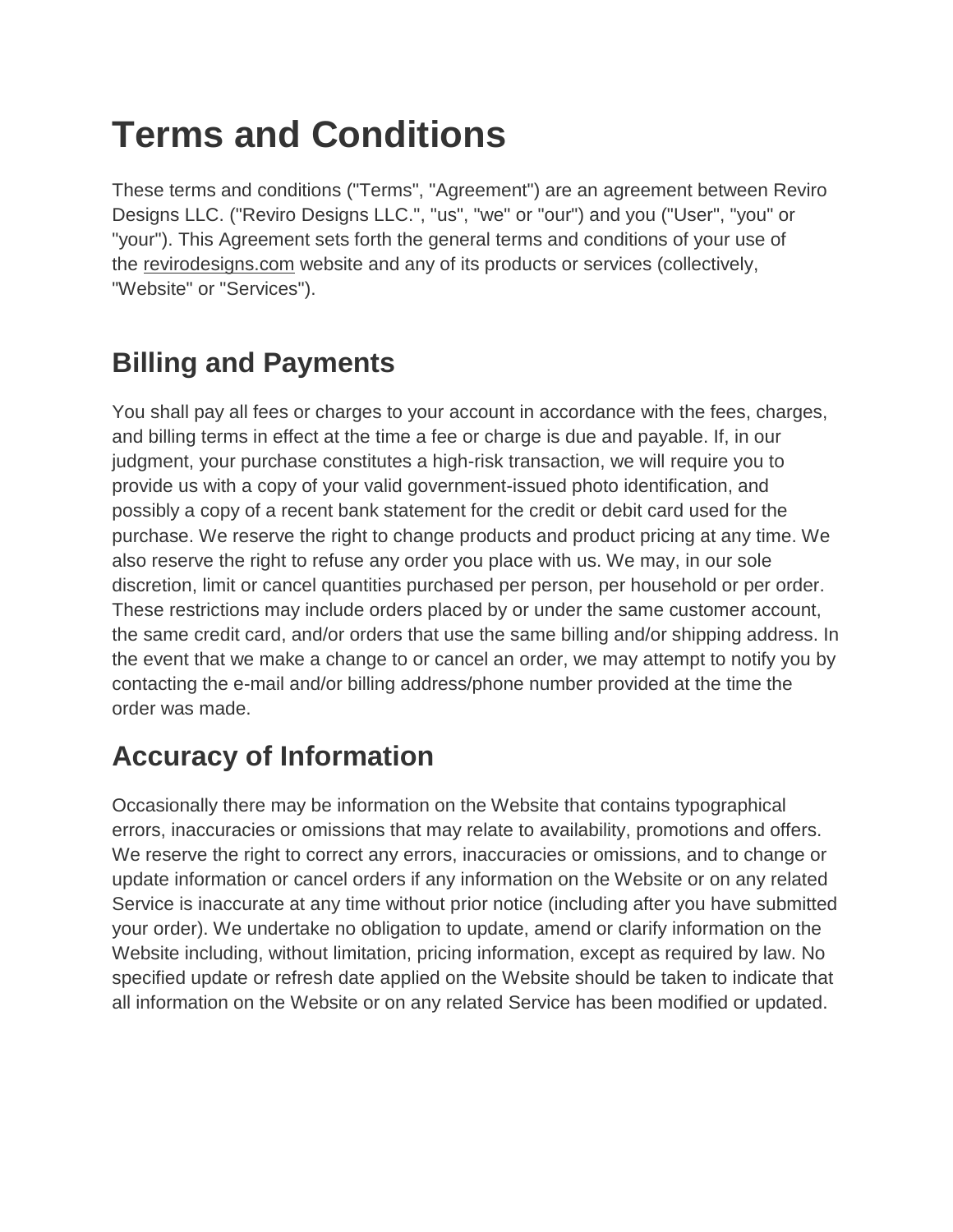## **Backups**

We are not responsible for Content residing on the Website. In no event shall we be held liable for any loss of any Content. It is your sole responsibility to maintain appropriate backup of your Content. Notwithstanding the foregoing, on some occasions and in certain circumstances, with absolutely no obligation, we may be able to restore some or all of your data that has been deleted as of a certain date and time when we may have backed up data for our own purposes. We make no guarantee that the data you need will be available.

## **Links to Other Websites**

Although this Website may be linked to other websites, we are not, directly or indirectly, implying any approval, association, sponsorship, endorsement, or affiliation with any linked website, unless specifically stated herein. We are not responsible for examining or evaluating, and we do not warrant the offerings of, any businesses or individuals or the content of their websites. We do not assume any responsibility or liability for the actions, products, services, and content of any other third-parties. You should carefully review the legal statements and other conditions of use of any website which you access through a link from this Website. Your linking to any other off-site websites is at your own risk.

## **Prohibited Uses**

In addition to other terms as set forth in the Agreement, you are prohibited from using the Website or its Content: (a) for any unlawful purpose; (b) to solicit others to perform or participate in any unlawful acts; (c) to violate any international, federal, provincial or state regulations, rules, laws, or local ordinances; (d) to infringe upon or violate our intellectual property rights or the intellectual property rights of others; (e) to harass, abuse, insult, harm, defame, slander, disparage, intimidate, or discriminate based on gender, sexual orientation, religion, ethnicity, race, age, national origin, or disability; (f) to submit false or misleading information; (g) to upload or transmit viruses or any other type of malicious code that will or may be used in any way that will affect the functionality or operation of the Service or of any related website, other websites, or the Internet; (h) to collect or track the personal information of others; (i) to spam, phish, pharm, pretext, spider, crawl, or scrape; (j) for any obscene or immoral purpose; or (k) to interfere with or circumvent the security features of the Service or any related website, other websites, or the Internet. We reserve the right to terminate your use of the Service or any related website for violating any of the prohibited uses.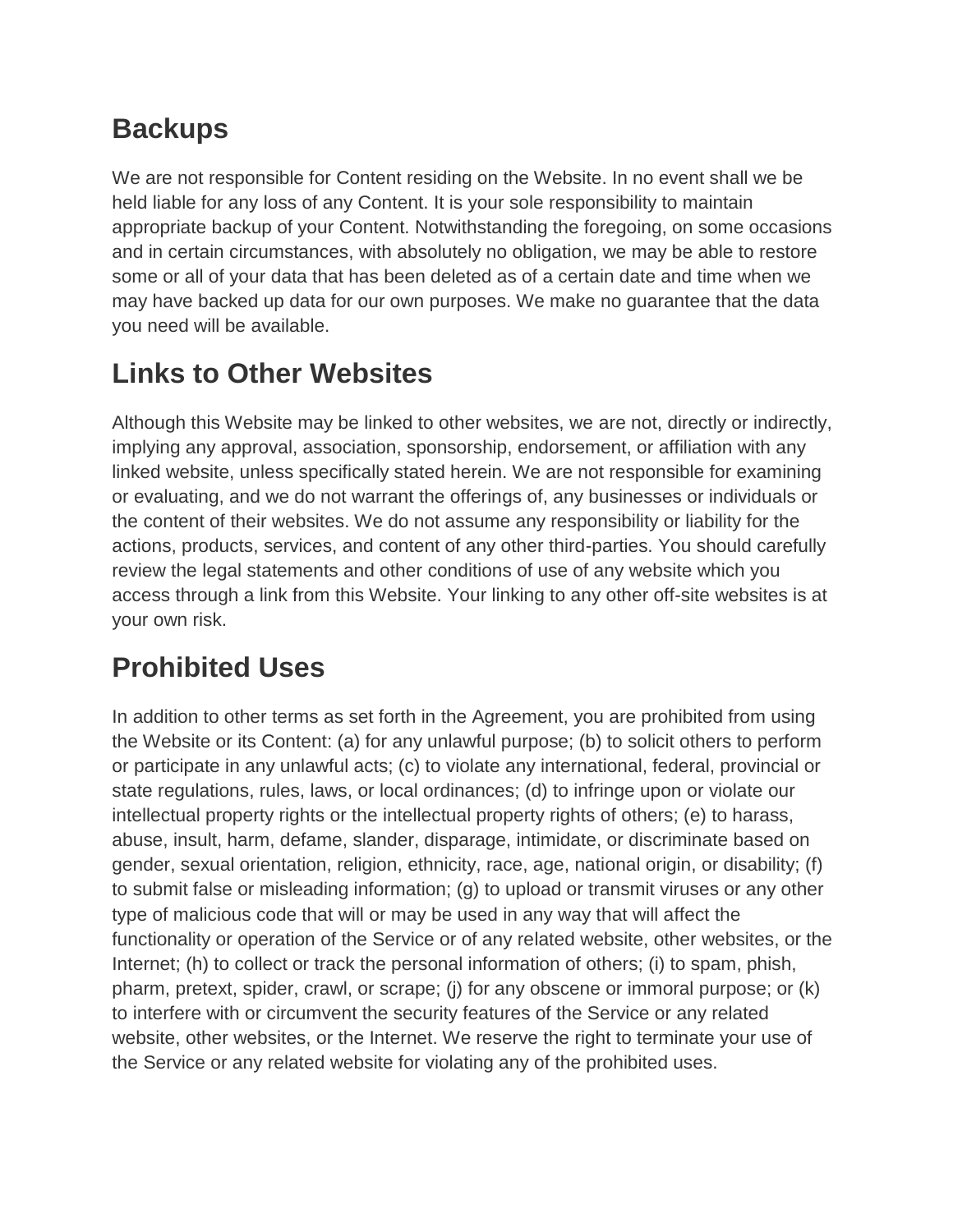## **Intellectual Property Rights**

This Agreement does not transfer to you any intellectual property owned by Reviro Designs LLC. or third-parties, and all rights, titles, and interests in and to such property will remain (as between the parties) solely with Reviro Designs LLC. All trademarks, service marks, graphics and logos used in connection with our Website or Services, are trademarks or registered trademarks of Reviro Designs LLC. or Reviro Designs LLC. licensors. Other trademarks, service marks, graphics and logos used in connection with our Website or Services may be the trademarks of other third-parties. Your use of our Website and Services grants you no right or license to reproduce or otherwise use any Reviro Designs LLC. or third-party trademarks.

## **Disclaimer of Warranty**

You agree that your use of our Website or Services is solely at your own risk. You agree that such Service is provided on an "as is" and "as available" basis. We expressly disclaim all warranties of any kind, whether express or implied, including but not limited to the implied warranties of merchantability, fitness for a particular purpose and noninfringement. We make no warranty that the Services will meet your requirements, or that the Service will be uninterrupted, timely, secure, or error-free; nor do we make any warranty as to the results that may be obtained from the use of the Service or as to the accuracy or reliability of any information obtained through the Service or that defects in the Service will be corrected. You understand and agree that any material and/or data downloaded or otherwise obtained through the use of Service is done at your own discretion and risk and that you will be solely responsible for any damage to your computer system or loss of data that results from the download of such material and/or data. We make no warranty regarding any goods or services purchased or obtained through the Service or any transactions entered into through the Service. No advice or information, whether oral or written, obtained by you from us or through the Service shall create any warranty not expressly made herein.

# **Limitation of Liability**

To the fullest extent permitted by applicable law, in no event will Reviro Designs LLC., its affiliates, officers, directors, employees, agents, suppliers or licensors be liable to any person for (a): any indirect, incidental, special, punitive, cover or consequential damages (including, without limitation, damages for lost profits, revenue, sales, goodwill, use or content, impact on business, business interruption, loss of anticipated savings, loss of business opportunity) however caused, under any theory of liability, including, without limitation, contract, tort, warranty, breach of statutory duty, negligence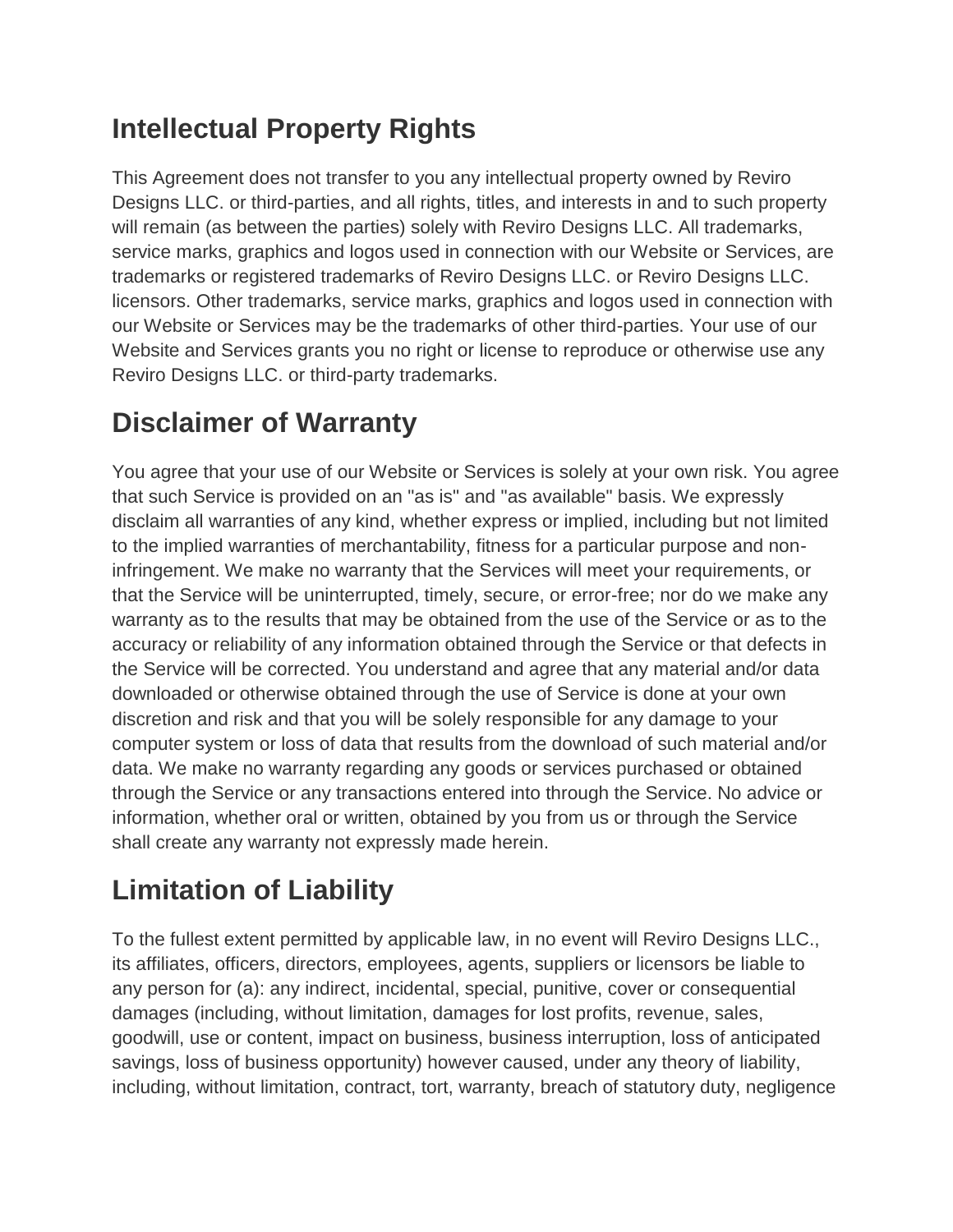or otherwise, even if Reviro Designs LLC. has been advised as to the possibility of such damages or could have foreseen such damages. To the maximum extent permitted by applicable law, the aggregate liability of Reviro Designs LLC. and its affiliates, officers, employees, agents, suppliers and licensors, relating to the services will be limited to an amount greater of one dollar or any amounts actually paid in cash by you to Reviro Designs LLC. for the prior one month period prior to the first event or occurrence giving rise to such liability. The limitations and exclusions also apply if this remedy does not fully compensate you for any losses or fails of its essential purpose.

## **Indemnification**

You agree to indemnify and hold Reviro Designs LLC. and its affiliates, directors, officers, employees, and agents harmless from and against any liabilities, losses, damages or costs, including reasonable attorneys' fees, incurred in connection with or arising from any third-party allegations, claims, actions, disputes, or demands asserted against any of them as a result of or relating to your Content, your use of the Website or Services or any willful misconduct on your part.

# **Severability**

All rights and restrictions contained in this Agreement may be exercised and shall be applicable and binding only to the extent that they do not violate any applicable laws and are intended to be limited to the extent necessary so that they will not render this Agreement illegal, invalid or unenforceable. If any provision or portion of any provision of this Agreement shall be held to be illegal, invalid or unenforceable by a court of competent jurisdiction, it is the intention of the parties that the remaining provisions or portions thereof shall constitute their agreement with respect to the subject matter hereof, and all such remaining provisions or portions thereof shall remain in full force and effect.

# **Assignment**

You may not assign, resell, sub-license or otherwise transfer or delegate any of your rights or obligations hereunder, in whole or in part, without our prior written consent, which consent shall be at our own sole discretion and without obligation; any such assignment or transfer shall be null and void. We are is free to assign any of its rights or obligations hereunder, in whole or in part, to any third-party as part of the sale of all or substantially all of its assets or stock or as part of a merger.